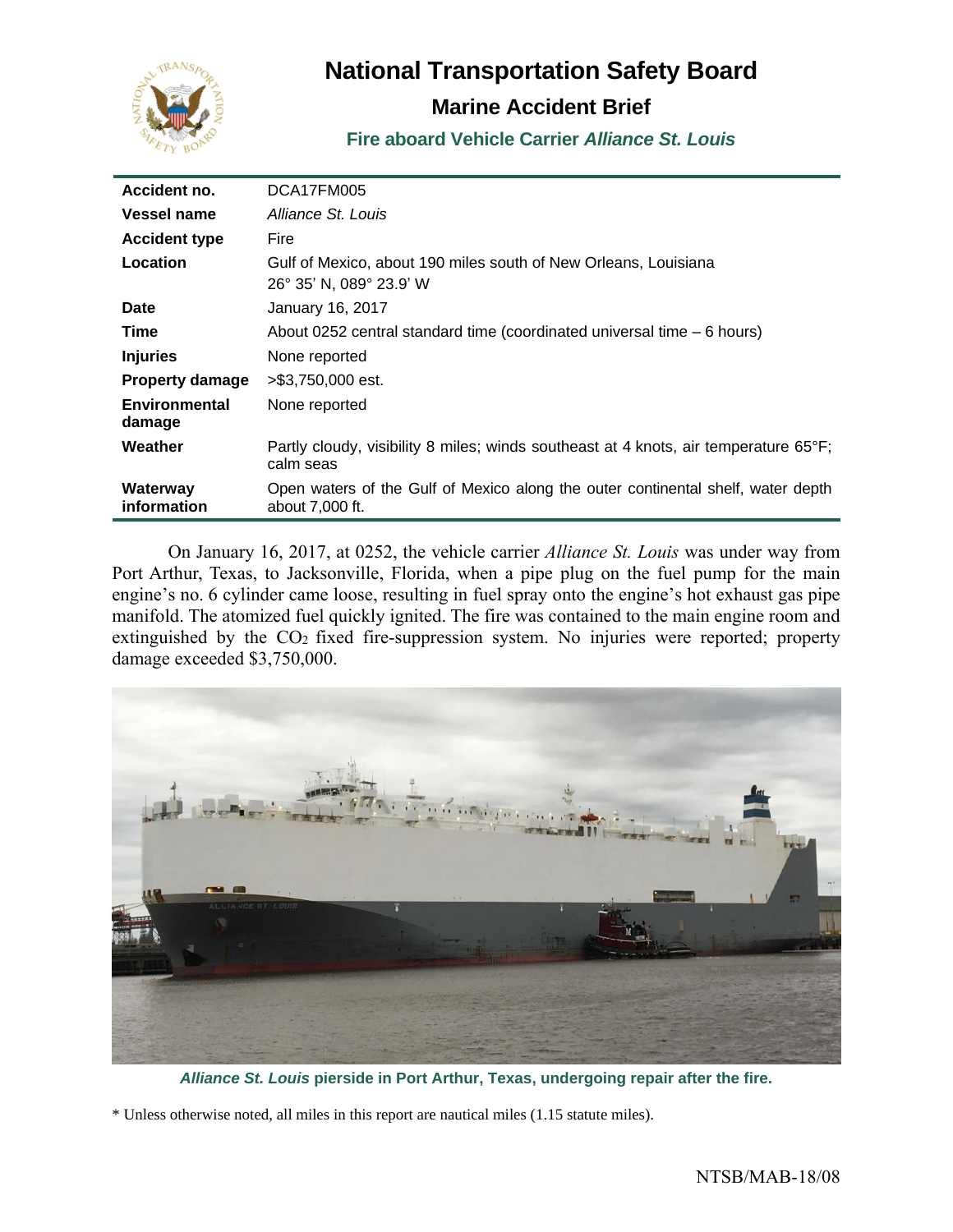# **Background**

The *Alliance St. Louis*, a US-flag roll-on/roll-off vehicle carrier, was built in 2005 by Daewoo Shipbuilding & Marine Engineering Co. Ltd in Geoje, South Korea. Originally named the *Haul Paris*, flagged in Norway and classified by Det Norske Veritas, the vessel was purchased by Farrell Lines, a subsidiary of Maersk Line, and reflagged in the United States in February 2008. At the time of the accident, the *Alliance St. Louis* provided services to the US government and commercial customers; the vessel also participated in the Maritime Security Program and the Voluntary Intermodal Sealift Agreement.

# **Accident Events**

On January 15, 2017, the day before the accident, the partially loaded *Alliance St. Louis* departed Port Arthur at 0442, bound for Jacksonville. About 1500, the second assistant engineer on duty set the engine room to unmanned mode, as was typically done at the end of each work day. The second assistant engineer conducted a routine round of the engine room at 2200 and again at 2300 before going to bed. This was the last time the crew entered the engine room that night. The second assistant engineer told investigators that he did not see or hear anything unusual in the main engine, and no alarms were recorded that evening in the alarm history log in the control room.



**Accident location of** *Alliance St. Louis***, marked by a red triangle, about 190 miles south of New Orleans. (Background by Google Earth)** 

Early in the morning on January 16, the *Alliance St. Louis* was making 15.7 knots on a course of 114 degrees. At 0252, the main engine's low fuel oil inlet pressure alarm sounded; shortly thereafter, the engine room all call/general alarm activated on the bridge and in the engineering officers' staterooms. Shortly thereafter, the vessel's fire-detection system activated, alerting the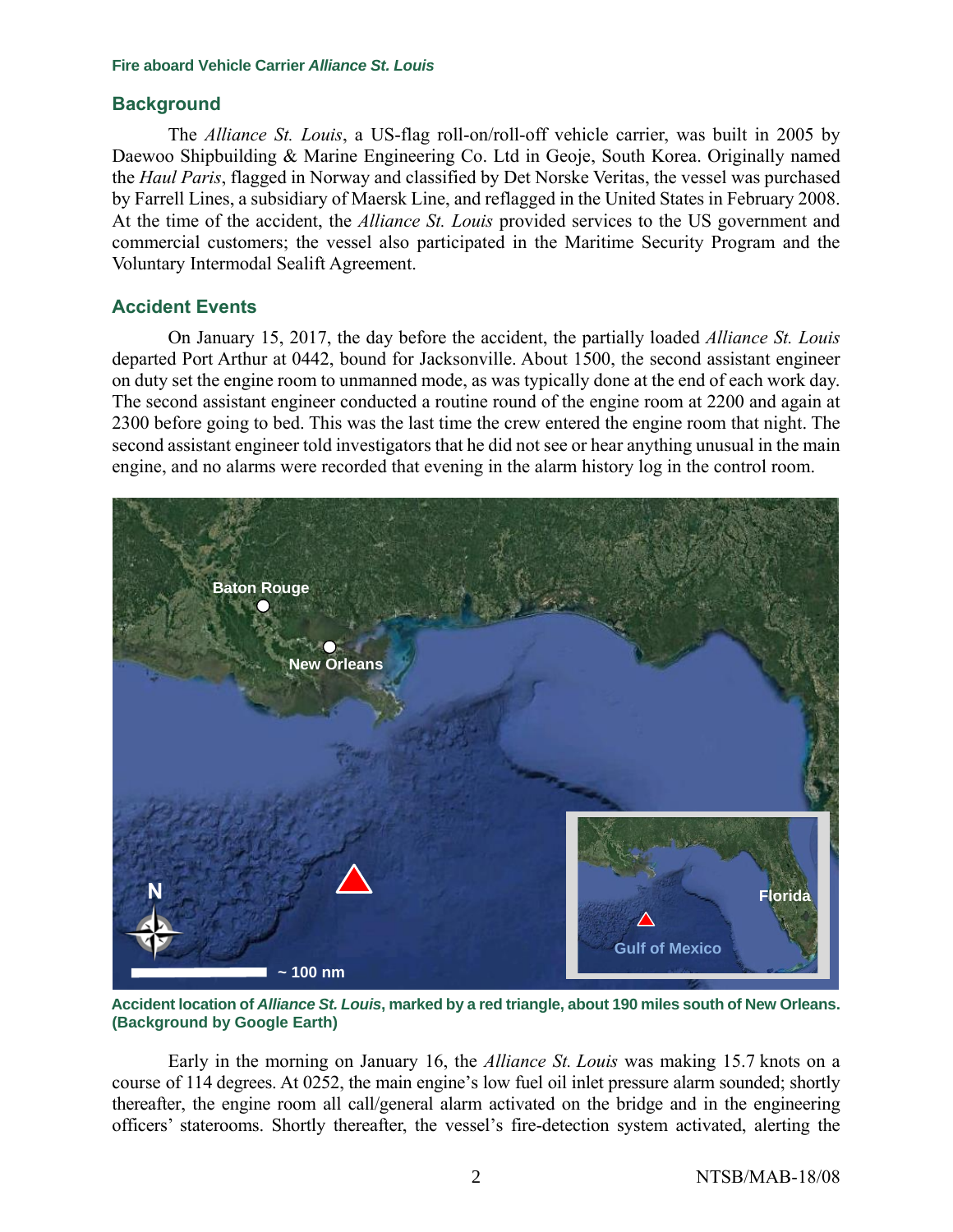bridge crew to a fire in the incinerator space and main engine room. Seconds later, the ship lost main electrical services, including power to the main propulsion and steering systems. The emergency diesel generator automatically started and came online as designed, providing power to essential equipment and the steering system. Vessel traffic in the area was minimal; the closest vessel was about 20 miles away, and the closest oil gas platform was 31 miles away.

The bridge crew activated the general alarm on the bridge and crewmembers reported to their emergency stations. The chief mate and the chief engineer went to investigate the spaces in question, while two fire teams prepared the firefighting gear. The chief mate reported thick black smoke exiting from the ventilation louvres located on the back side of the ship's funnel and the incinerator room filling with smoke. In accordance with the emergency plan and station bill assignments, the crewmembers closed the engine room ventilation dampers and control stops to prevent the spread of smoke and reduce the supply of oxygen. They also shut the fuel and lube oil quick-closing valves to cut off potential fuel sources to the fire. The master notified the Coast Guard and the ship operating company.

The chief engineer tried to activate the hyper-mist fixed fire-suppression system in the area of the fire (there was a nozzle located above the no. 3 generator), but the control panel on deck A did not have power. The chief engineer then made his way aft to the steering gear room (where the hyper-mist high-pressure pump and actuating valves were located) to try to start the system locally, but the system was also without power.

The chief engineer and the first assistant engineer decided to enter the space to determine the location of the fire and try to restore power to the main bus to energize the hyper-mist system, which was the vessel's first line of fire-extinguishing capability and protection for the engine room and machinery spaces. Fire team no. 1 donned firefighting suits and self-contained breathing apparatuses (SCBAs), and stood by with a charged fire hose. About 0311, the chief engineer and the first assistant engineer tried to enter the after part of the engine room through the door from the steering gear room. However, thick, black, bellowing smoke limited the visibility and prevented entry. The chief engineer and the first assistant engineer then decided to enter the engine room through deck no. 4's portside entrance. They successfully entered the space and were able to make their way forward past the main engine to the engine control room. There, they checked the engine control room for fire, found several of the main bus breakers tripped, and left. On their way out, they saw that the overhead crane and main shipboard power electrical cables were on fire. The chief engineer and the first assistant engineer tried to extinguish the cable fire with a portable extinguisher, but they were unsuccessful.

At 0325, the first assistant engineer's SCBA was running low on air, so he and the chief engineer exited the engine room where they had entered. The chief engineer then re-entered the engine room by himself. This time he did what he called a "feel-over" of the main engine to see if it was hotter than usual. Satisfied that the main engine was not on fire, the chief engineer exited the engine room.

The master, in discussion with the chief mate and the chief engineer, decided to extinguish the fire using the engine room's CO<sup>2</sup> fixed fire-suppression system. The chief mate fully accounted for the crew outside of the emergency gear locker and, at 0335, the master authorized releasing CO<sup>2</sup> into the engine room for 2 minutes. The master and the chief engineer monitored the engine room's ambient air temperatures on a computer in the ship's office and saw the temperatures decrease initially, then rise again.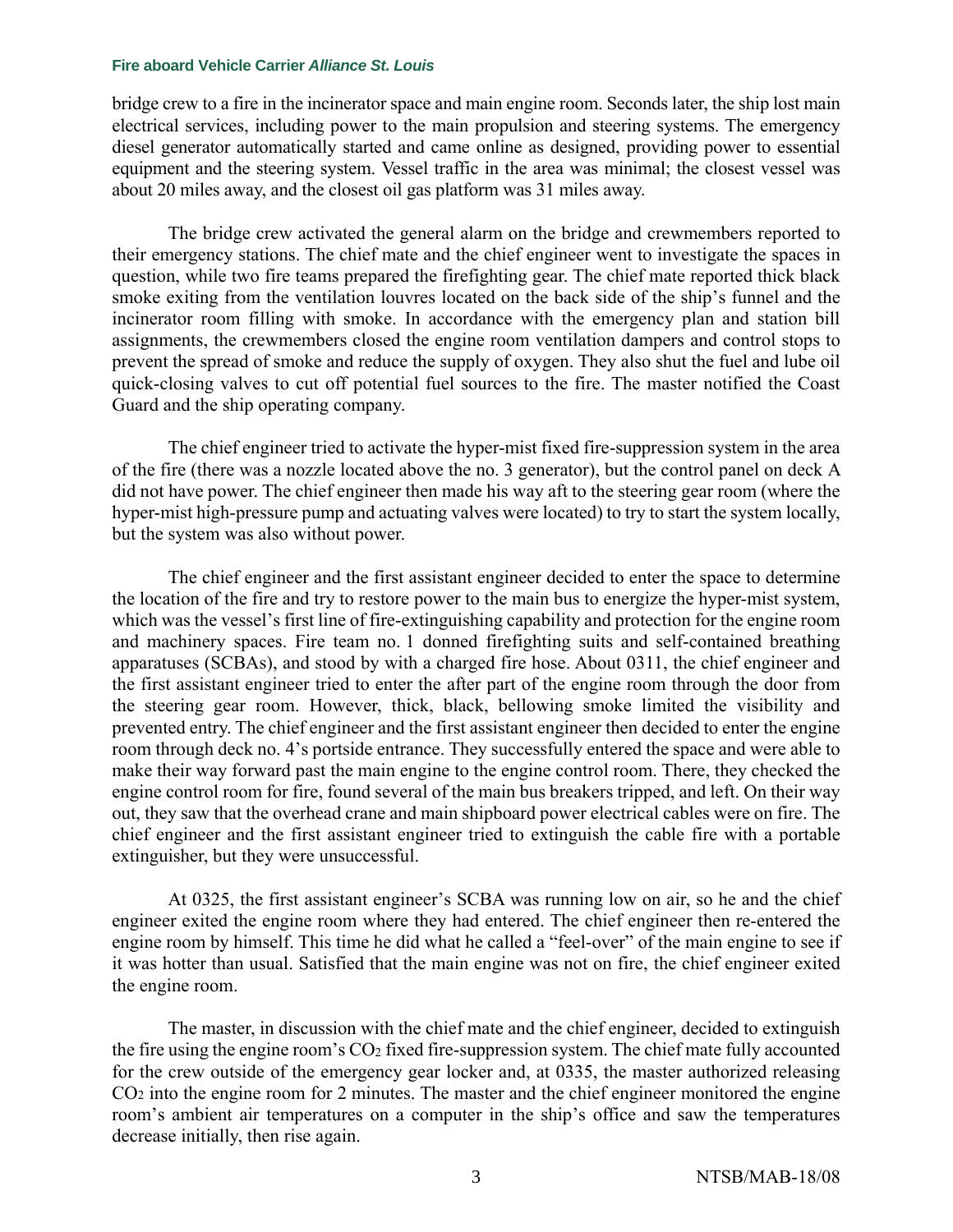At 0424 and again at 0444, the crew released  $CO<sub>2</sub>$  into the engine room, each time accounting for all persons ahead of time. After the third release, the engine room temperatures decreased and then stabilized. The crew continued to monitor the fire boundaries, taking bulkhead and deck temperatures with a non-contact infrared gun-style thermometer, and had hoses prepared if needed. About 8,000 pounds of the 40,000-pound-capacity  $CO<sub>2</sub>$  fixed fire-suppression system was released into the main engine room.

The machinery space dampers, vents, and hatches remained closed for more than 26 hours. During this time, the emergency generator provided limited power to the vessel; no potable water, sewage, or HVAC was available. About 1030 the following day, January 17, a salvage master and fire team with Ardent Marine arrived via the salvage tugboat *Crosby Endeavor*. At 1300, the fire team's chief, lead firefighter, and the *Alliance St. Louis* chief engineer entered the engine room with SCBAs and a thermal-imaging camera. The fire team determined there were no hot areas or concerns of a re-flash, and they reported the fire to be extinguished.

The engineering crew discovered that the fire damaged the main shipboard power cables (between the electrical generators and the main switchboard) that ran overhead along the port side of the engine room, resulting in the vessel losing the capability of all three diesel generators to provide power to the main bus. About noon on January 18, the chief engineer, in collaboration with his engineering staff, was able to restore electrical power to vital house services, including the potable-water and sewage-treatment plant, by using temporary cables.

Under the salvage master's supervision, the *Crosby Endeavor* towed the *Alliance St. Louis* back to Port Arthur, where the vessel underwent repairs. No pollution or injuries were reported.

The *Alliance St. Louis* master conducted drug tests on the entire crew within the required 32-hour time frame; all results were negative. Regarding the 2-hour-window testing requirement for alcohol, the master told investigators that the crew was still engaged in firefighting activities 2 hours after the fire started; however, alcohol breath testing on most of the crew was conducted within 8 hours. All results were negative.

Investigators―together with manufacturer technicians, crewmembers, and operating company representatives―conducted a postaccident inspection of the machinery spaces, fire control station, CO<sup>2</sup> room, and cargo bays aboard the *Alliance St. Louis*. The areas appeared to be well-maintained and in good order, and systems operated as designed. Investigators also reviewed available documentation, certificates, and records pertaining to the main engine, CO<sub>2</sub> system, and other involved systems.

In addition, investigators examined the DOOSAN–MAN B&W 2-stroke, slow-speed diesel engine, type 7S60MC. The main focus was on the no. 6 cylinder's head/injector area, which was suspected as the fuel source for the fire. Examination of this area revealed that an aft pipe plug from the cylinder's fuel pump top cover was missing.

The photograph below shows the concentrated thermal damage (highlighted by the red dotted line) near the no. 6 cylinder. Thermal damage extended forward to cylinder no. 5 and aft to cylinder no. 7. Most of the fire damage was located on the engine room's 1st platform level and along the overhead and included charred paint, melted gauge faces, and melted aluminum components. On the engine room floor level, a stain from a liquid spill was found. This general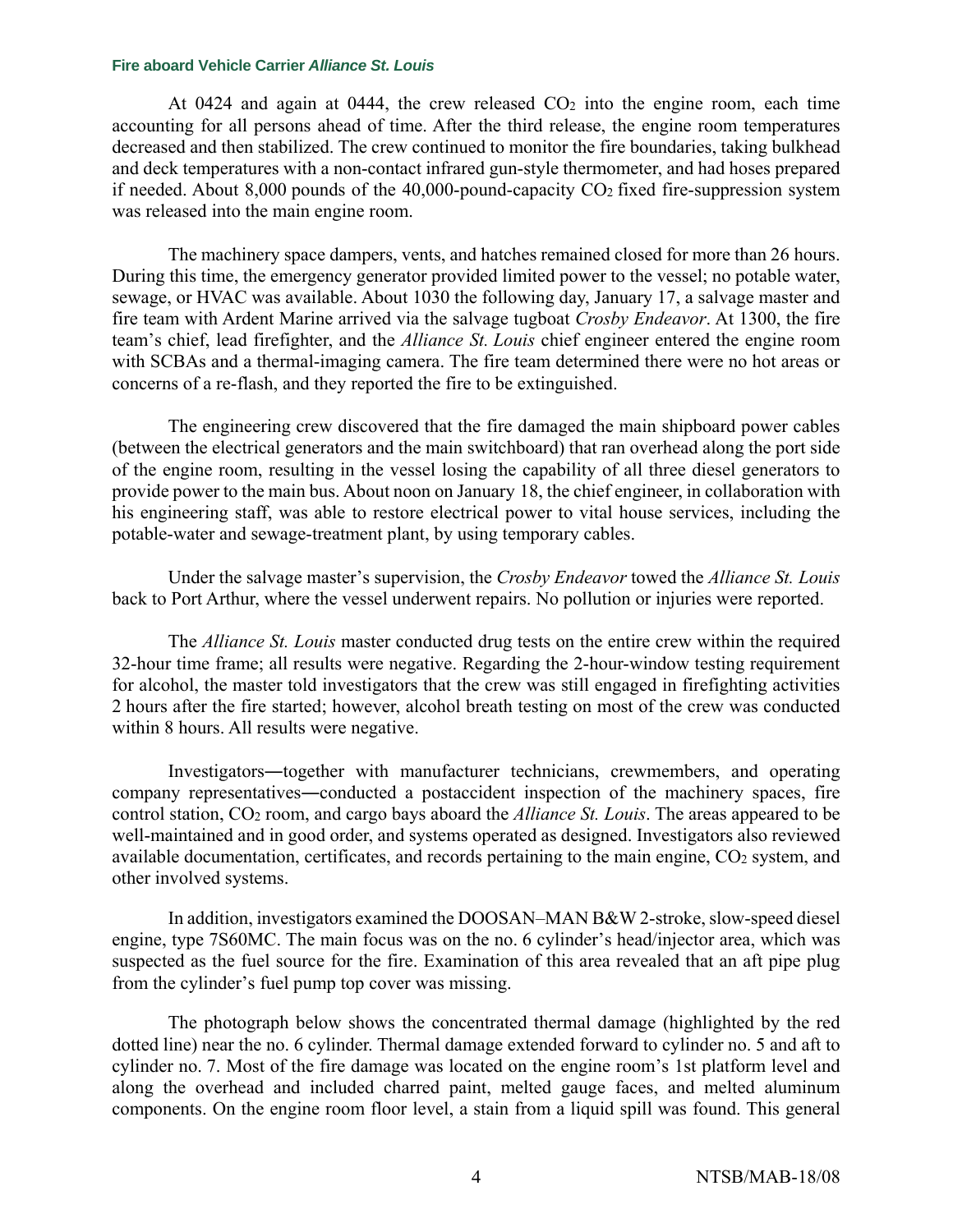area was also heavily covered in soot and coated with an oily residue (see NTSB's fire factual report for a detailed description of the fire damage).<sup>1</sup>



**View of the entire cylinder head bank, showing concentrated thermal damage and staining centered around the no. 6 cylinder.** 



**Thermal damage, including charred paint, melted gauge faces, and melted aluminum components.**

The main engine had seven in-line cylinders that used both heavy fuel oil and ultra-low-sulfur fuel oil, also called marine gas oil (MGO). Use of ultra-low-sulfur fuel oil is required in the North American Emission Control Area. The *Alliance St. Louis* was operating on

 $\overline{a}$ 

<sup>&</sup>lt;sup>1</sup> NTSB Office of Research and Engineering, Fire Investigation Factual Report No. 17-057, July 12, 2017.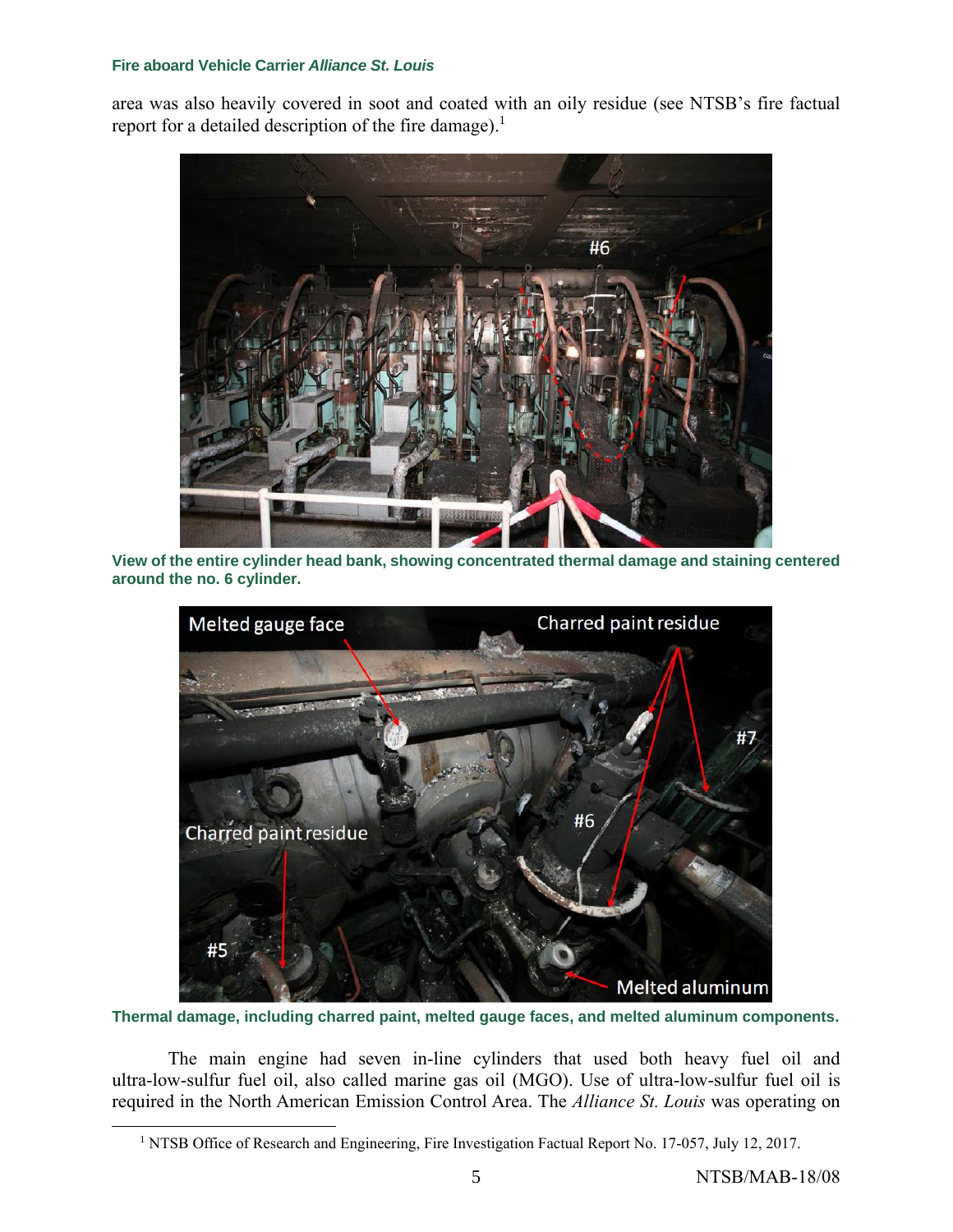MGO for more than 22 hours when the first fire-detection alarm sounded on the bridge. The auto-ignition temperature for MGO is 495 degrees F (257 degrees C). When MGO contacts a heated surface that is significantly above 495 degrees F, ignition can be instantaneous.

The engine was arranged and designed so that both the heavy fuel oil and the MGO could be used with the one fuel pump per cylinder. Each fuel pump consisted of a cast-iron pump housing with a top cover. Fuel to all cylinder fuel pumps was supplied from a lower-pressure fuel oil-circulating pump to a flanged connection on the front of each fuel pump housing. Inside the pump housing was a pump barrel that delivered fuel at high pressure to the fuel valve at 300–380 bars (4,350–5,510 psi).

The fuel pump top cover and centrally placed barrel and plunger assembly were attached to the top of the pump housings by eight threaded studs and fixing nuts. A puncture valve was located inside the top cover. The pump was activated by the engine's fuel cam.

The puncture valve was a device that, when activated, stopped fuel injection and returns excess fuel through passages back to the pump housing. There were four passages running vertically through the top covers and into the pump housing. Two of the passages were for inserting a special tool to the top of the barrel for measuring fuel pump timing and were ruled out as a factor in this accident. The other two passages returned fuel oil back to the fuel pump housing when the puncture valve was activated. Pressures inside these two passages were 7–8 bars (101–116 psi) during pump operation. The passages were designed to be closed by 10-mm pipe plugs.

During the postaccident examination, the chief engineer discovered the fuel pump's displaced aft pipe plug in the engine's catch-all area (an area around the base of the no. 6 cylinder). Investigators compared the aft pipe plug to an unused pipe plug and found them to be identical. None of the threads on the aft pipe plug were found to be damaged, nor was the plug itself deformed.

A review of maintenance records indicated that the crew last removed cylinder no. 6's top cover from its pump housing on June 23, 2016, for technicians ashore to overhaul valves. The individual who performed the task was not on board; however, several engineering crewmembers described to investigators how they normally inspected and cleaned the top covers in connection with the valve overhauls.

Several engineering crewmembers stated that, as part of the overhaul performed in June and as a standard practice on board, they removed the two pipe plugs to clean and inspect the oil passages. When reinstalling the pipe plugs the crew would usually apply a threadlock adhesive around the threads and tighten the pipe plugs by "feel" into the top cover with a metric hex key. The first assistant engineer stated that the crew followed the manufacturer's procedures for the top cover overhaul and showed investigators copies of the procedures in the workshop. 2

The procedures did not specifically mention the pipe plugs or depict the fuel oil passages in a diagram of the top cover. However, the instruction manual did list, in the general tool section,

 $\overline{a}$ 2 Instruction Book for DOOSAN–MAN B&W 2-stroke, slow-speed diesel engine, type 7S60MC, section 900-1*, Checking and Maintenance Schedules*, and section 909-3.3, *Overhaul of Top Cover Complete*.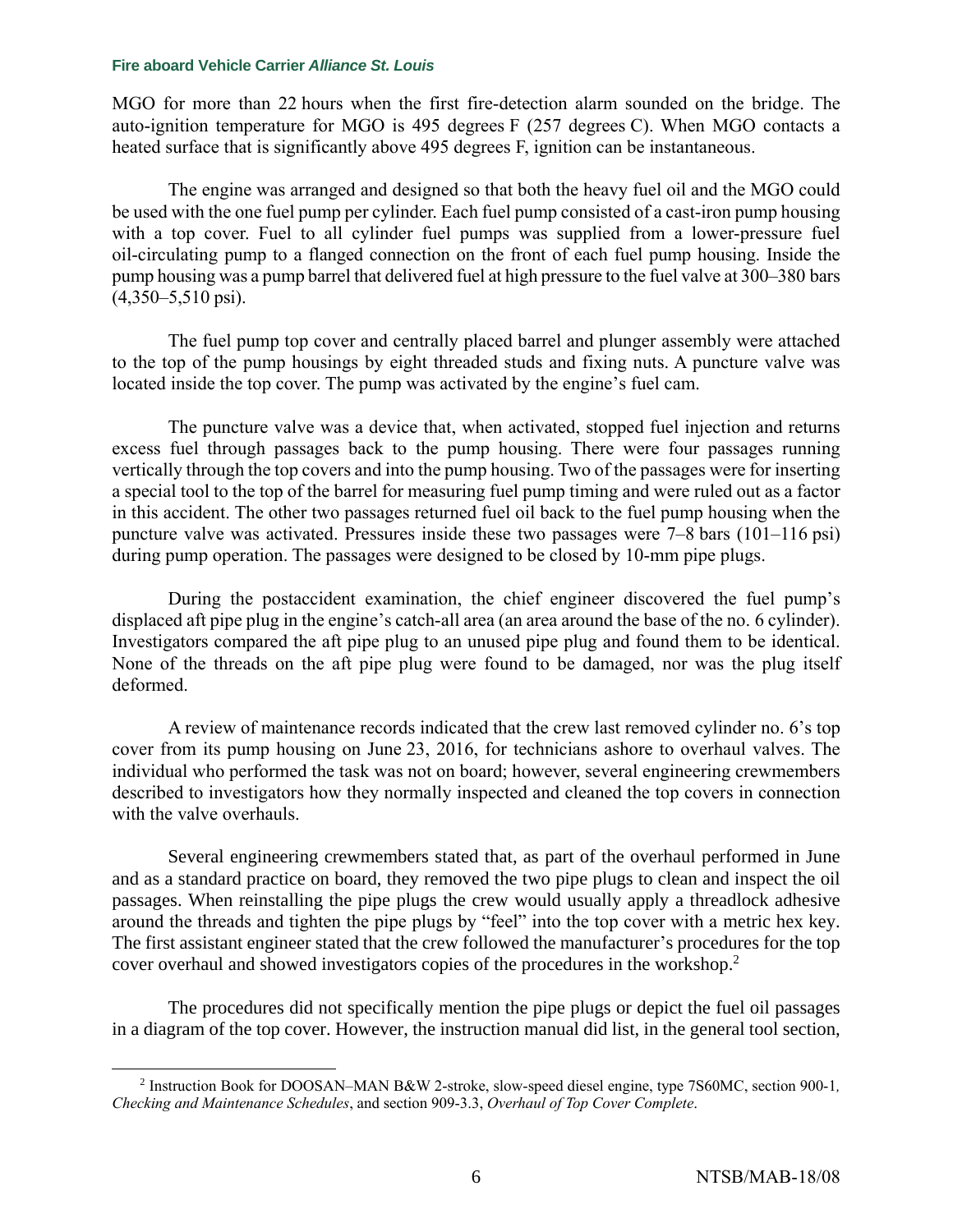standards for tightening torques. Per the manual, the aft pipe plug on the no. 6 cylinder fuel pump top cover should have been torqued to 50–60 newton meters.<sup>3</sup>

# **Analysis**

 $\overline{a}$ 

The pipe plug was likely not sufficiently torqued into the top cover during the last inspection because the crew did not recognize this as a crucial step in maintaining the reliability of the fuel oil system. The instruction book's section *Overhaul of Top Cover Complete* contributed to the crew's lack of awareness about this hazardous situation because it did not depict the fuel oil return passages or describe the purpose of the pipe plugs.

The engineers on board the *Alliance St. Louis* had never previously experienced a situation where a pipe plug vibrated out of a pump's top cover. The aft pipe plug on the no. 6 cylinder fuel pump top cover likely loosened over time due to normal main engine vibration, fuel oil pressure acting on the plug, and switching of fuels. The missing pipe plug would have provided a path for MGO to spray out of the top cover at an approximate pressure of  $7-8$  bars (101–116 psi). Several engineering crewmembers stated in their interviews that they had experienced an increased number of fuel oil system leaks and seepages from gaskets, flanges, seals, o-rings, and other fittings due to thermal expansion or contraction of the components and material when changing from heated heavy fuel oil to ambient and sometimes cooled MGO.



**Fuel pump housing and top cover for the no. 6 cylinder, with missing pipe plug. The lower-right image shows the dislodged pipe plug (left) next to a new unused plug.**

<sup>&</sup>lt;sup>3</sup> Instruction Book for DOOSAN–MAN B&W 2-stroke, slow-speed diesel engine, type 7S60MC, section 913-4, *Standard Tightening Torques*.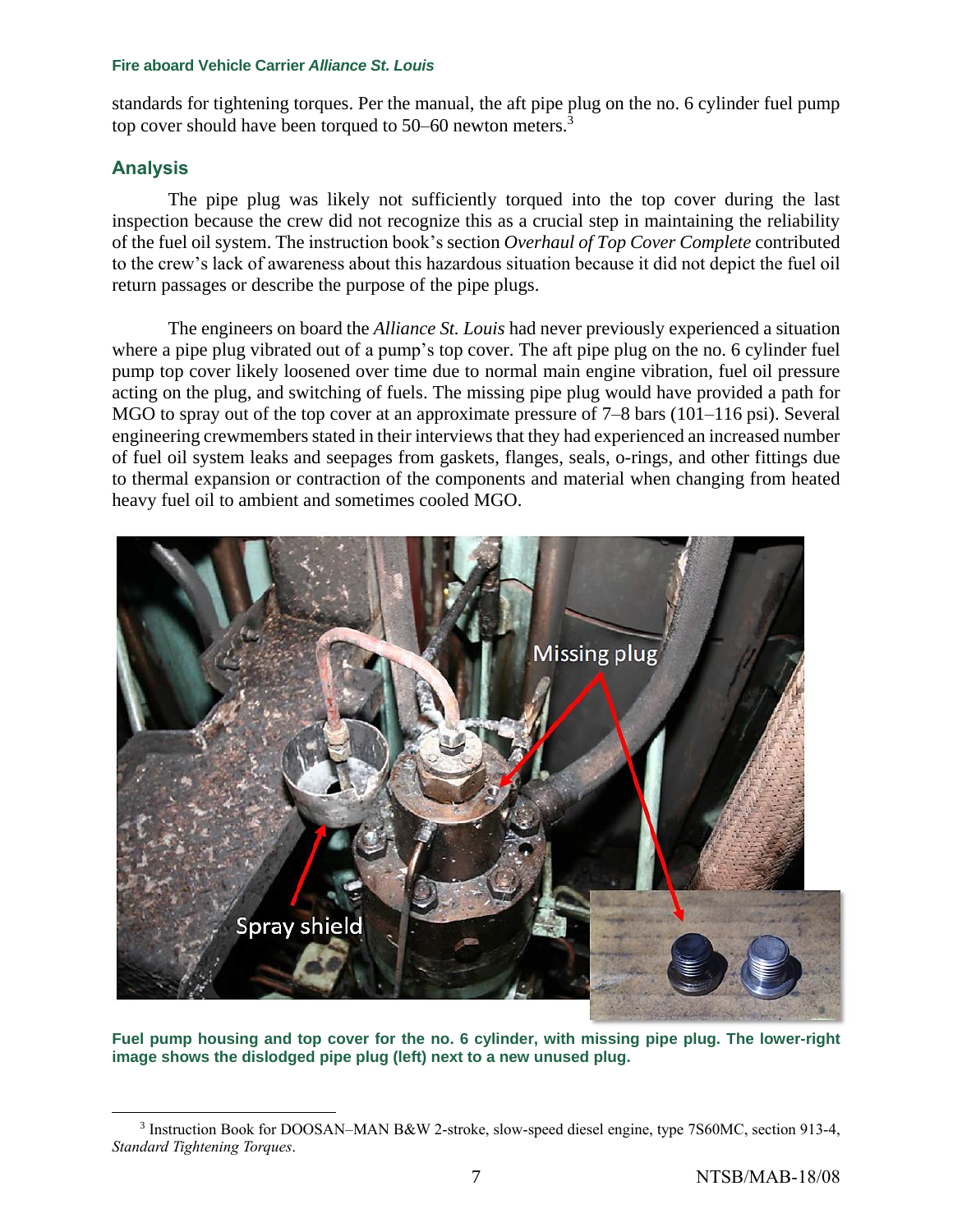Spray shields are used to prevent fuel sprays and leaks from contacting hot surfaces and other sources of ignition. The last step of the top cover overhaul procedures stated, "mount the protective cap (spray shield) over the puncture valve, three drain oil pipes, return oil pipe, air pipe and safety system on the top cover." There were openings for screwing spray shields to the top covers. However, none of the ship's spray shields were screwed to their top cover. The spray shield on the no. 6 cylinder's top cover was found hanging off the air pipe next to the pump housing during the postaccident inspection. It was likely knocked off the top cover by the pipe plug and spraying MGO because it was not properly secured with two screws. A properly secured spray shield (per the manufacturer's instruction manual) would have kept the MGO from spraying directly into the air and contacting the no. 6 cylinder exhaust gas pipe/receiver. Instead, the MGO would have sprayed into the shield and run down the fuel pump housing to the decks below where there were fewer, if any, potential sources of ignition.



**Inboard view of the no. 6 cylinder fuel pump and top cover postaccident, with the spray shield slightly elevated to illustrate alignment of fastener holes.** 

From the cylinder head exhaust valves, combustion gas is led through pipes to the manifold where varying pressures and temperatures are equalized before going to the turbocharger. An exhaust gas pipe from each cylinder connects to the exhaust gas manifold, which is wrapped with insulation and covered by galvanized steel plating. Investigators found gaps in the lagging (insulation) and steel plating at every cylinder's exhaust gas pipe/manifold interface. At the no. 6 exhaust gas manifold, the gap was approximately half an inch around most of the exhaust pipe where it joined to the manifold.

As part of their daily rounds, the engineering crew recorded exhaust gas temperatures at noon. On January 15, 2017, the exhaust gas temperature at the no. 6 cylinder was recorded as 579 degrees F, approximately 85 degrees F above the auto-ignition temperature for MGO. The range of low to high exhaust gas temperatures at the seven exhaust gas pipes was 559 to 619 degrees F. The main engine was performing as expected for the 85-percent load at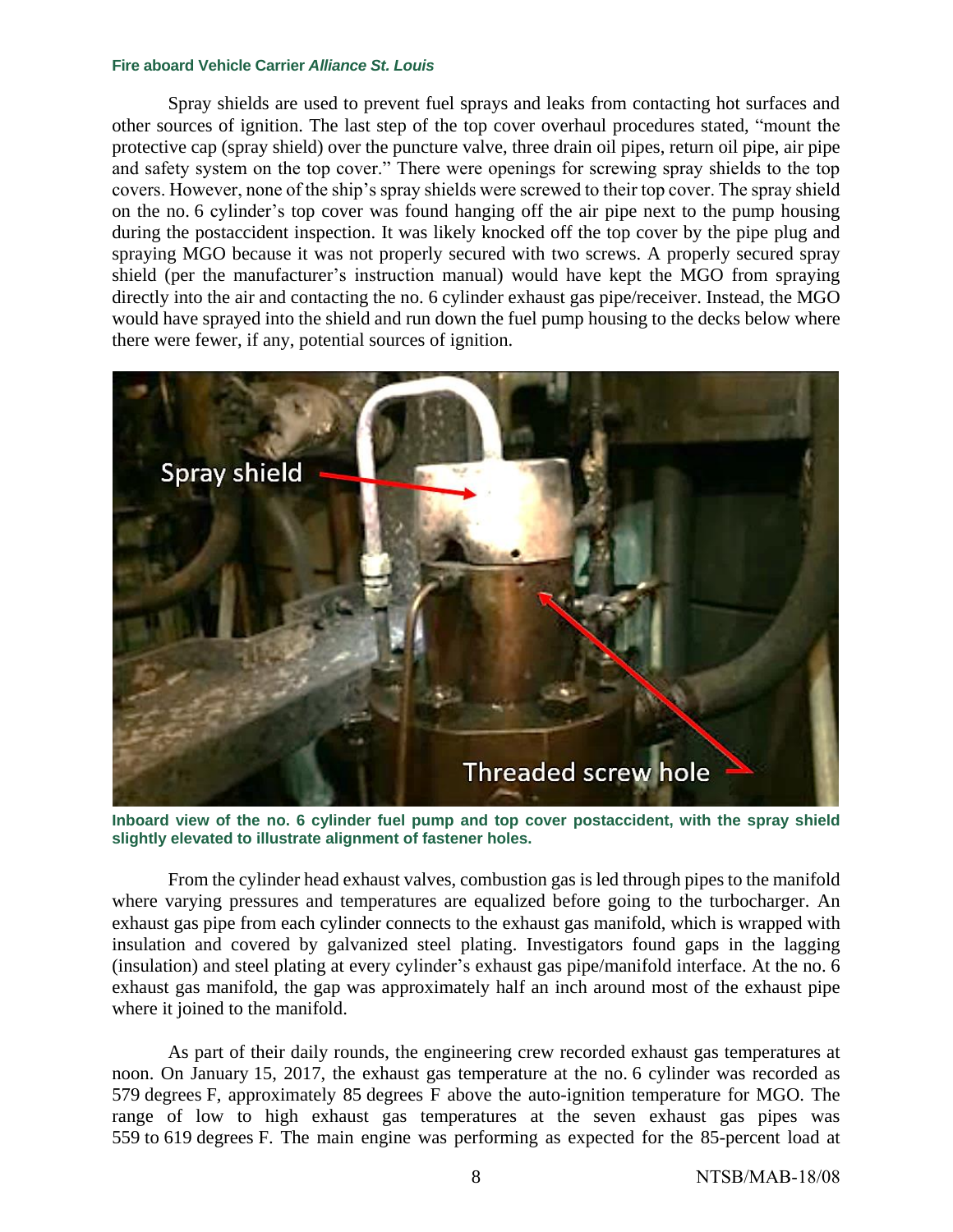which it was running on January 15, 2017; there was nothing unusual about the exhaust temperatures recorded.

The distance from the exhaust gas pipe/manifold interface to the overhead was about 6 feet. It is likely that a sudden and intense fire ensued when MGO contacted this unprotected surface. Based on fire damage, flames and intense heat burned the overhead above the no. 6 cylinder. From there, flames, smoke, and hot gas spread horizontally in all directions toward the bulkheads.

The crew's timely and effective use of the  $CO<sub>2</sub>$  fixed fire-suppression system likely prevented the spread of the fire and minimized the extent of damage to the engine space.

# **Probable Cause**

The National Transportation Safety Board determines that the probable cause of the engine room fire aboard the *Alliance St. Louis* was improper tightening of a pipe plug on the top cover of the no. 6 cylinder fuel pump housing, which resulted in a high-pressure release of marine gas oil. Contributing to the fire was the improper attachment of a fuel spray shield to the top cover, which allowed fuel to spray directly onto the cylinder's hot exhaust pipe and ignite.